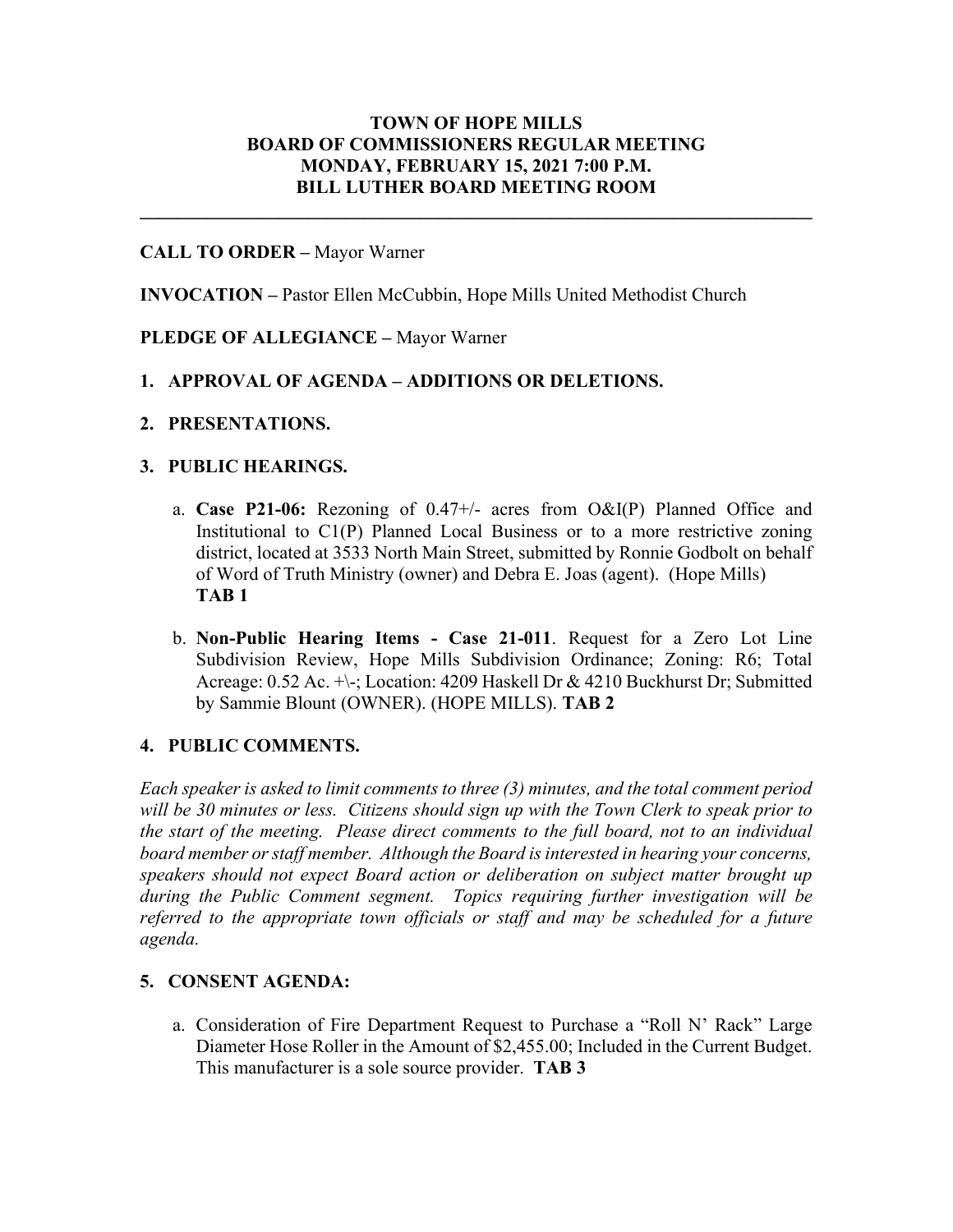- b. Consideration of Stormwater Inventory Mapping System Update, Currently Budgeted in the Amount of \$7,645.00. **TAB 4**
- c. Consideration of Approval of Regular Meeting Minutes from February 1, 2021. **TAB 5**
- d. Acceptance of Financial Reports for January, 2021. **TAB 6**

*All items on the Consent Agenda are considered routine, to be enacted by one motion and without discussion. If a member of the governing body requests discussion of an item, the item will be removed from the Consent Agenda and considered separately under New Business.*

## **"END OF CONSENT AGENDA"**

## **6. OLD BUSINESS:**

- a. Discussion of the Veterans Affairs Committee Operating Procedure and Consideration of an Update to Rule 39 of the Hope Mills Board Policy. **TAB 7**
- b. Consideration of Budget Amendment for ADA Renovation to the Lake Park Concession Building. **TAB 8**
- c. Consideration to Allow Contracts to be signed for Key-Fob access to Town Hall/Parks & Rec Buildings in the amount of \$42,907 and \$25,075 for the Digital Sign at Lake Park (corner of S. Main St and Lakeview Rd). Budget for these projects is from previously described Covid funds distributed by Cumberland County. **TAB 9**

#### **7. NEW BUSINESS:**

- a. Consideration to Authorize the Town Manager to Execute a Contract with Autry Grading Inc. in the Amount of \$28,674 for the Installation of Sidewalk at Town Hall. **TAB 10**
- b. Consideration of Resolution R2021-07 in Support of the installation of a signalized full-movement and pedestrian-friendly entrance at the main driveway to Village Shopping Center. **TAB 11**
- c. Consideration of Entering a Contract to Employ an Interim Town Manager. **TAB 12**
- d. Discussion of the Town's Panhandling Ordinance; as Requested by Mayor Warner. **TAB 13**

#### **8. REPORTS AND INFORMATION ITEMS:**